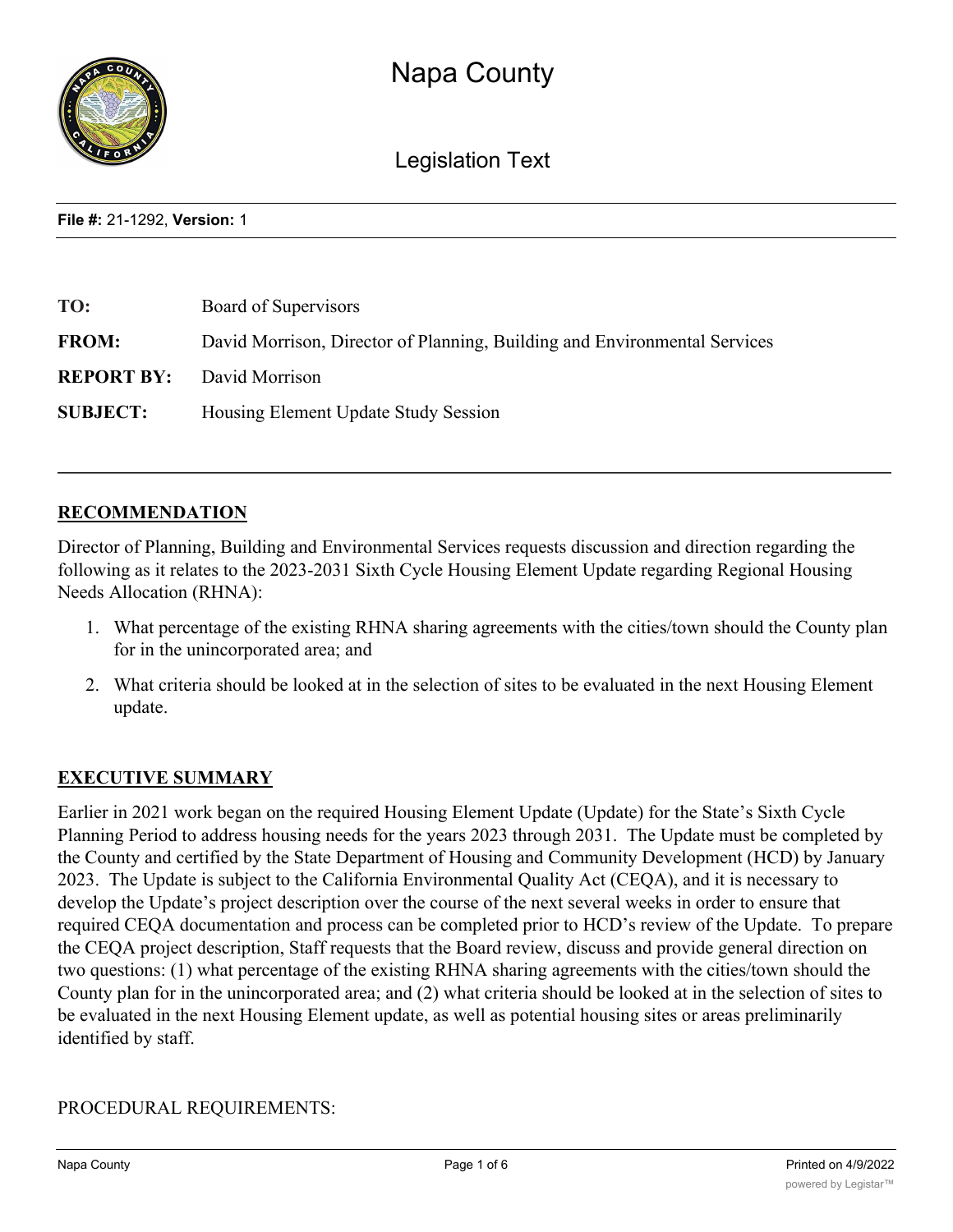- 1. Staff reports.
- 2. Public comments.
- 3. Board discussion and direction.

# **FISCAL & STRATEGIC PLAN IMPACT**

| Is there a Fiscal Impact?               | Yes                                                                                                       |
|-----------------------------------------|-----------------------------------------------------------------------------------------------------------|
| Is it currently budgeted?               | Yes                                                                                                       |
| Where is it budgeted?                   | Planning, Building and Environmental Services Budget Unit with<br>support from State and ABAG/MTC Grants. |
| Is it Mandatory or Discretionary?       | Mandatory                                                                                                 |
| Discretionary Justification:            | Board has already budgeted this program. Program is within                                                |
|                                         | budget.                                                                                                   |
| Is the general fund affected?           | No.                                                                                                       |
| Future fiscal impact:                   | Update will continue into fiscal year 2022/23.                                                            |
| Consequences if not approved:           | County will be out of compliance with State Law if Update is not<br>completed.                            |
| County Strategic Plan pillar addressed: | Collaborative and Engaged Community                                                                       |
| <b>Additional Information</b>           | Update addresses multiple Strategic Plan pillars                                                          |

# **ENVIRONMENTAL IMPACT**

ENVIRONMENTAL DETERMINATION: This study session will provide direction to Staff to enable preparation of the CEQA documentation for the Update project.

# **BACKGROUND AND DISCUSSION**

A Power Point presentation providing an overview of these topics as presented to the Housing Element Advisory Committee (HEAC) is attached.

### RHNA TRANSFER AGREEMENTS

The County assigned Draft RHNA for the 6th Cycle is as follows:

- 369 units Very Low Income
- 213 units Low Income
- · 120 units Moderate Income
- · 312 units Above Moderate Income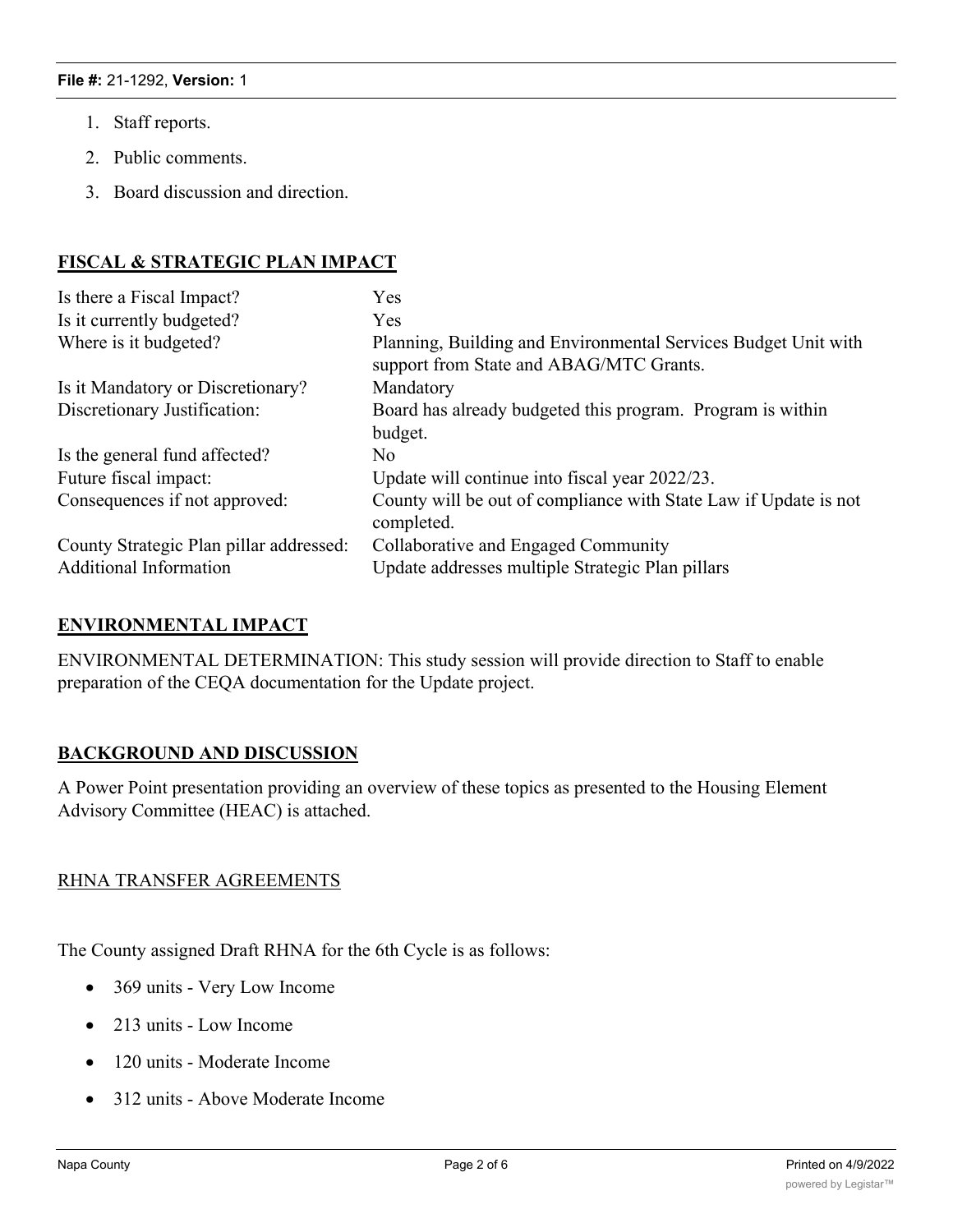The Association of Bay Area Governments (ABAG) received a total of 28 appeals of RHNA numbers by local jurisdictions. On November 12, 2021, ABAG ratified the final determination on the 28 appeals, denying 27 and granting an appeal filed by Contra Costa County, which resulted in 35 units being allocated instead to the City of Pittsburg due to a mapping error. On December 16, 2021, ABAG will consider adoption of the final RHNA plan.

Section 65584.07 of the California Government Code allows unincorporated counties to reduce their RHNA if cities within the County agree to an equivalent increase. Over the last several years, Napa County has contractually entered into the following RHNA sharing agreements applicable to the upcoming Sixth Cycle:

- 1. City of Napa (2019) 811 total units or approximately 80% of County Sixth Cycle RHNA
- 2. City of American Canyon (2010 & 2017) 198 total units or approximately 20% of County Sixth Cycle RHNA
- 3. City of St. Helena (2017) 2 units or approximately 0.2% of County Sixth Cycle RHNA

Napa County has pursued this option since 2010, entering into multiple agreements with cities in recognition of the need to protect farmland and open space consistent with both the General Plan and Measures J and P. The agreements allow more housing to be located within existing urban areas, where there are available infrastructure, schools, stores, and medical facilities.

In concept, the County could transfer 100% of its RHNA to the cities. However, staff cautions against transferring 100% of the unincorporated RHNA to the cities. Other jurisdictions that have taken this approach have been viewed skeptically by the Housing and Community Development (HCD) Department, regional Councils of Government, and the courts. ABAG must approve any transfer agreements prior to adoption of the updated Housing Element, but no later than January 2023. HCD must certify the County's approved Housing Element.

The resulting final and adjusted RHNA will provide a basis for determining the extent of the sites inventory needed to prepare the Housing Element Update. Staff recommends an approach where 90% of the County's total RHNA is transferred to the cities per the existing agreements, while the County identifies sufficient sites within the unincorporated area to accommodate the remaining 10%. HCD and the County's consultants recommend an additional buffer of at least 30% for very low- and low-income categories, in case sites do not develop with affordable housing or at required densities during the 8-year plan period. This would result in placing approximately 275 homes in the unincorporated area, which would be 50% more than the County's RHNA share of 180 units in 2014.

Staff requests Board direction on the portion of existing RHNA transfer agreements to be requested of the cities.

# SITES SELECTION CRITERIA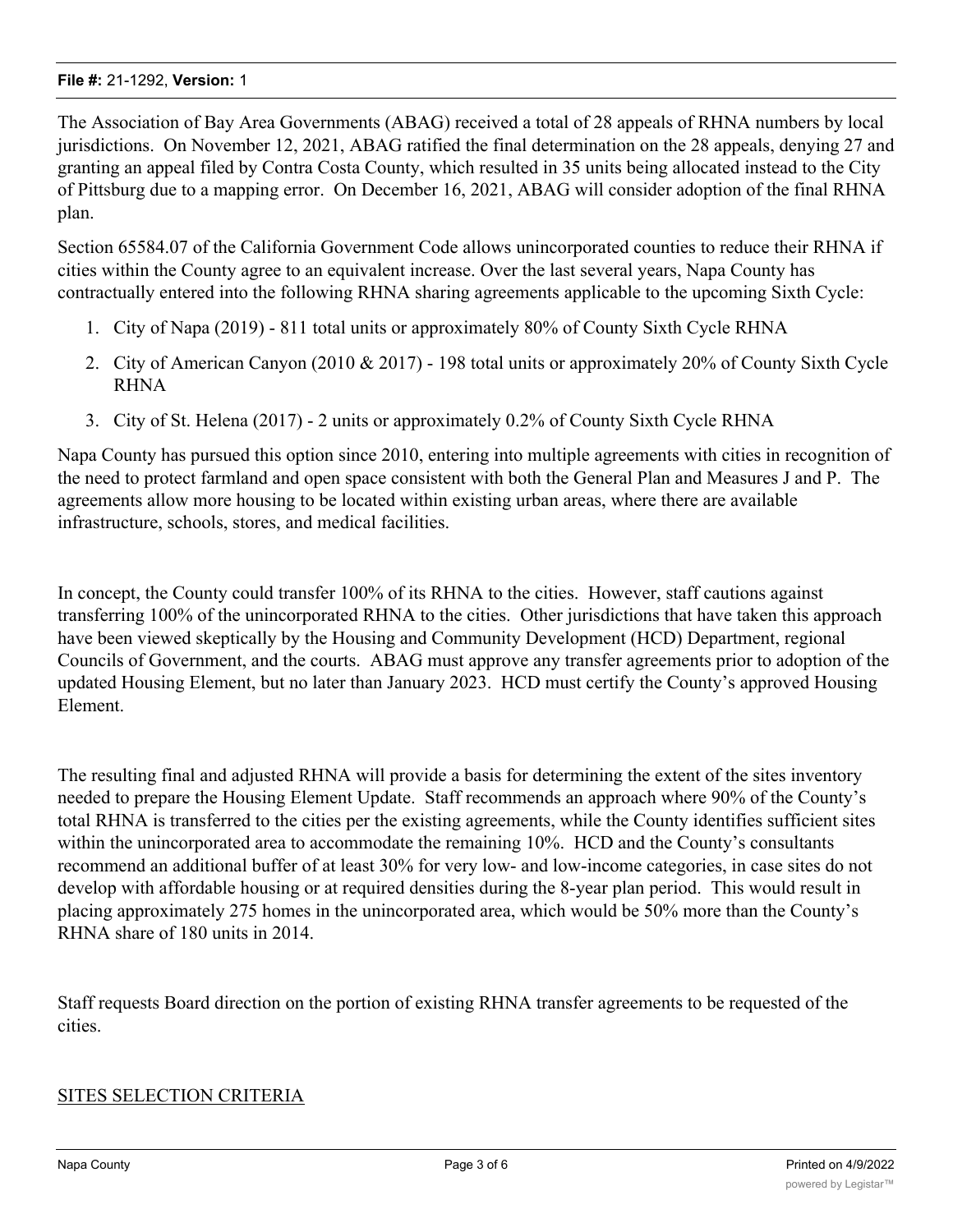Staff recommends focusing on the following housing opportunities for meeting the County's share of RHNA housing within the unincorporated area:

- 1. Farmworker Housing:
- County zoning permits up to 12 individual farmworker housing units (or 36 beds in group quarters) as an allowed use by right on every legal parcel in agricultural zones. Additional farmworker housing may be allowed with approval of a Use Permit. Track record of minimal production in the last housing cycle limits ability to project unit production in upcoming cycle. County is participating in the ABAG Farmworker Collaborative.
- 2. Accessory Dwelling Units (ADUs) and Junior Accessory Dwelling Units (JADUs):
- One ADU and one JADU are permitted within residential zoning and Agricultural Watershed (AW) zoning. Agricultural Preserve zoning permits one JADU. The Housing Element Update can assume the development of ADUs and JADUs at the existing rate developed in past years. Based on recent data, staff is projecting a total of 72 ADUs and JADUs to be counted in the next Housing Element update.
- 3. Existing Housing:
- The County can include programs in the Housing Element Update to encourage the use of existing homes. Adequate Sites Alternative (Government Code 65583.1(c)) provides that under some conditions the County could address up to 25% of its adequate sites requirement by substantially rehabilitating existing units, converting existing units to affordable units, or where the affordability of existing units (including mobile home spaces) is preserved. Examples may include the conversion of hotels/motels to residential use and making them available for people experiencing homelessness, or preserving a mobile home park by acquiring spaces.
- 4. New Housing Sites:
- A focus of the Housing Element Update will be the identification of a sufficient number of housing sites that meet the portion of the RHNA that has not been transferred. The sites inventory must provide sites that are suitable for lower income housing; the law specifies a "default density" of 20 DU per acre. HCD recommends that the housing element provide a buffer in addition to simply providing sites to meet the RHNA. Due to recent changes in State law, a buffer will also reduce the risk of having to identify additional sites before the next housing element update.

Per Assembly Bill (AB) 686, site selection must be consistent with the goal of Affirmatively Furthering Fair Housing, meaning that the County must ensure that the sites inventory does not concentrate sites for lowerincome housing development in areas of low opportunity, or contribute to the segregation/isolation of racial and ethnic groups, or create or exacerbate racially or ethnically concentrated areas of poverty (R/ECAPs). Ideally, lower-income housing sites should be located in areas of higher opportunity.

HCD prescribes that the following sites be included within the inventory of potentially suitable lands:

· Vacant sites that are zoned for multifamily development;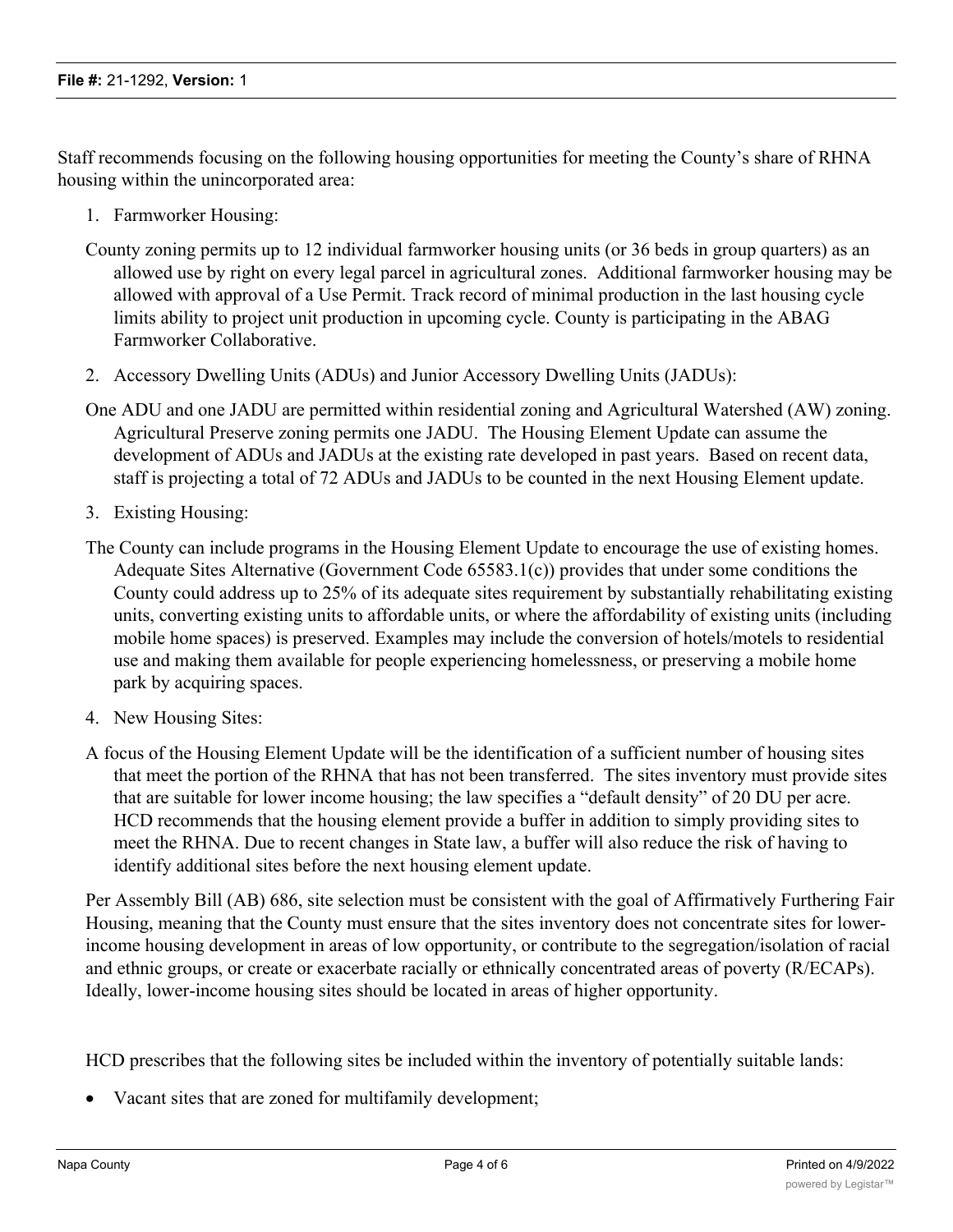- · Vacant sites that are not zoned for multifamily development, but that allow such development;
- · Underutilized sites that are zoned for residential development and capable of being developed at a higher density or with greater intensity;
- · Sites that are not zoned for residential development, but can be redeveloped for and/or rezoned for multifamily residential development;
- · Sites owned or leased by the County that can be redeveloped for multifamily residential development within the housing cycle; and
- Sites controlled by the State, a city, or another public agency where there is agreement/documentation that the site can be developed within the housing cycle.

A sites suitability analysis must demonstrate how the projected residential development capacity of the sites can be realistically achieved and consider such things as:

- · Land use controls and site improvements;
- Site size and realistic development capacity;
- · Typical densities of existing or approved residential development at similar affordability levels;
- · Current or planned availability and accessibility of sufficient water, sewer, and dry utilities;
- · Incentives for residential use; and
- Local or regional development trends.

For any sites smaller than 0.5 acres or larger than 10.0 acres, the Housing Element must provide an analysis demonstrating their ability to develop housing during the planning period. Evidence can include developer interest or pending development proposal, or a track record of consolidating and/or developing sites of similar size. The Housing Element must also include policies or incentives to facilitate development of these sites.

# Proposed Screening Criteria

- 1. Sites must have access to existing or planned water, sewer, and other dry utilities with sufficient capacity available to support housing development (Source: State requirement);
- 2. Sites must generally be between 0.5 and 10 acres in size (Source: State requirement); and
- 3. Sites must be located outside of areas designated in the General Plan as Agricultural Resource or Agriculture, Watershed & Open Space as of September 28, 2007 (the date specified in Measure P, approved by the voters in November 2008), except for those sites which may provide qualifying farmworker housing development and/or those existing commercial sites which may be considered housing redevelopment.

### Additional Site Screening Goals